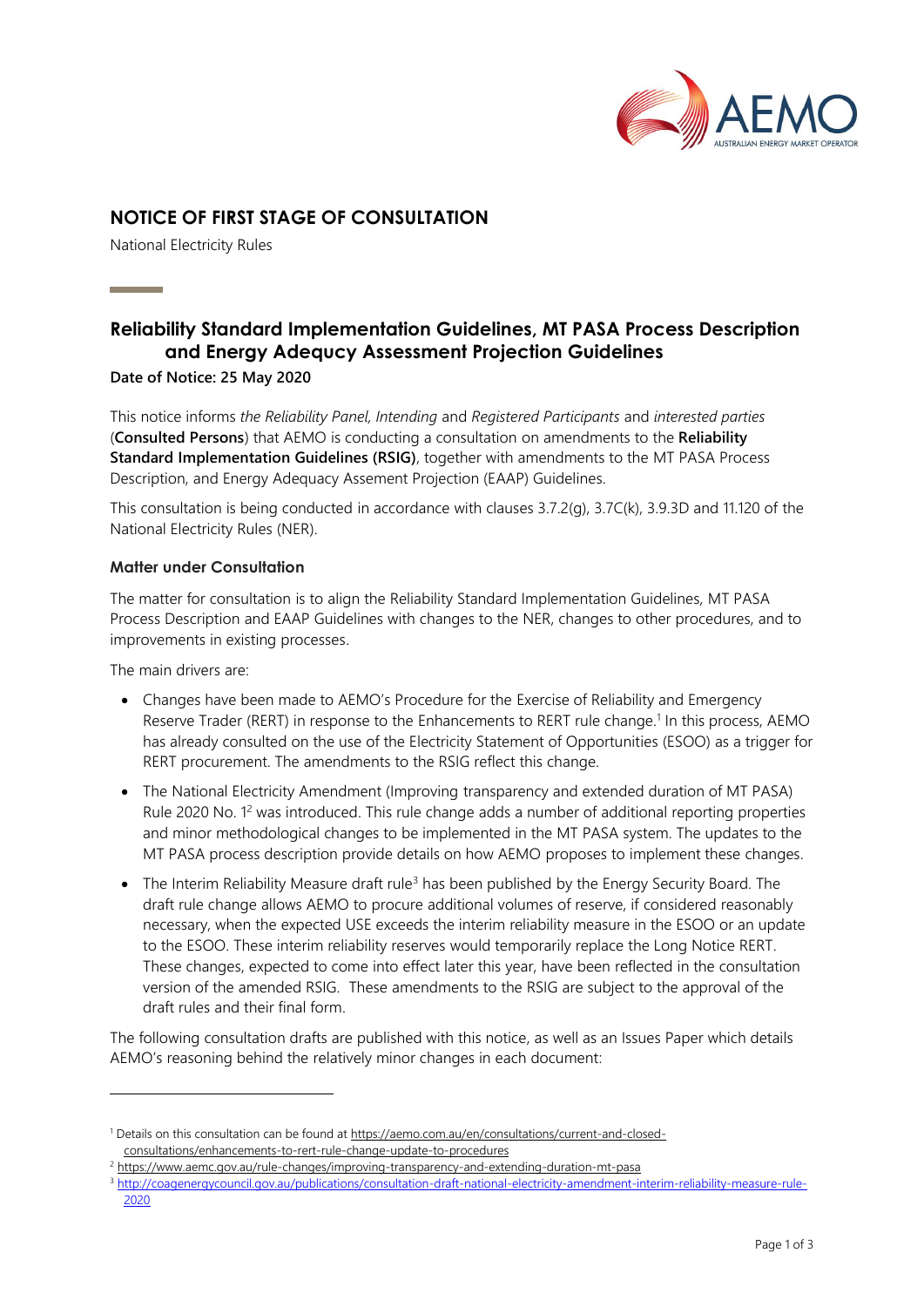

- Reliability Standard Implementation Guidelines,
- MT PASA Process Description,
- Energy Adequacy Assessment Projection (EAAP) Guidelines

AEMO will also update the Spot Market Operations Timetable as per clause 11.120.1 to take into account the amendments related to the MTPASA rule change. These changes will be provided in draft form at the time of publishing of this consultation's draft determination.

#### **The Consultation Process**

The consultation process is outlined below. Dates are indicative only and subject to change.

| <b>PROCESS STAGE</b>                                         | <b>INDICATIVE DATE</b> |
|--------------------------------------------------------------|------------------------|
| Closing date for submissions in response to this Notice      | 29 June 2020           |
| Publication of Draft Report and Determination                | 20 July 2020           |
| Closing date for submissions in response to the Draft Report | 3 August 2020          |
| Publication of Final Report and Determination                | 31 August 2020         |

#### **Invitation to Make Submissions**

AEMO invites written submissions on the matter under consultation, including any alternative or additional proposals you consider may better meet the objectives of this consultation and the national electricity objective in section 7 of the National Electricity Law.

Please identify any parts of your submission that you wish to remain confidential, and explain why. AEMO may still publish that information if it does not consider it to be confidential, but will consult with you before doing so.

Please note that material identified as confidential may be given less weight in the decision-making process than material that is published.

#### **Meetings**

In your submission, you may request a meeting with AEMO to discuss the matter under consultation, stating why you consider a meeting is necessary or desirable.

If appropriate, meetings may be held jointly with other Consulted Persons. Subject to confidentiality restrictions, AEMO will generally make details of matters discussed at a meeting available to other Consulted Persons, and may publish them.

#### **Closing Date and Time**

Submissions in response to this Notice of First Stage of Rules Consultation should be sent by email to energy.forecasting@aemo.com.au, to reach AEMO by 5.00pm (Melbourne time) on 29 June 2020.

All submissions must be forwarded in electronic format (both pdf and Word). Please send any queries about this consultation to the same email address.

Notice of First Stage Consultation (Rule 8.9): **Reliability Standard Implementation Guidelines, MT PASA Process Description and EAAP Guidelines**